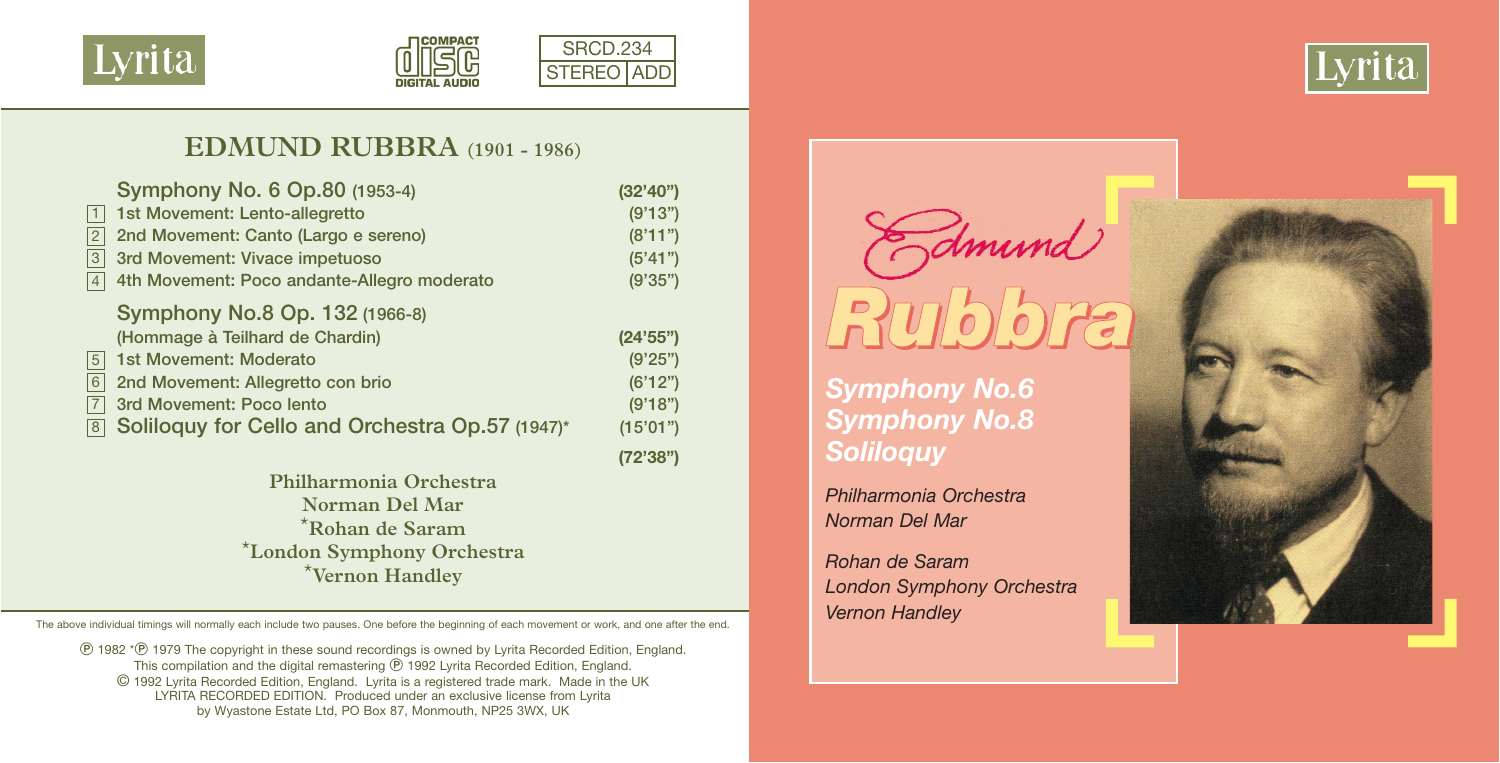**played on the celesta, looking back to the opening of the symphony and bringing it to a luminous close.**

**The SOLILOQUY for cello, string orchestra, two horns and tympani was completed in 1944. It was written for the cellist William Pleeth who gave its first performance in December of that year. Rubbra and Pleeth became friends in the army during the war, and played together for many years in the Rubbra-Gruenberg-Pleeth Piano Trio.**

**It is Rubbra's only concertante piece for cello and, although short, is in many ways a cello concerto in miniature.The gently rising and falling figure at the beginning of the piece provides the growth point for the whole composition. The work begins lento e calmo and after a second section marked Adagio an Allegretto Grazioso provides a "fast movement". A return of the Adagio brings the work full circle and it ends as it began. The two horns are used sparingly, mainly to give extra colour to the dark string textures. Only occasionally are they given freer rein.**

**This work is unique in the cello repertoire and it is a matter of regret that Rubbra wrote no larger scale cello concerto to join those for violin and viola. Its elegiac quality is at times reminiscent of the Elgar concerto and it is curious to consider that Jacqueline Du Pre played the work in the same year as her famous recording of the Elgar, 1965.**

## **ADRIAN YARDLEY**

## **www.lyrita.co.uk**

*Note © 1992 Lyrita Recorded Edition, England* 

*The original recordings of the Symphonies 6 & 8 were made with financial assistance from* **THE ARTS COUNCIL***.The original recording of Soliloquy was made in association with* **THE RVW TRUST***. Photograph of Rubbra reproduced by permission of Bassano Studios Design by KEITH HENSBY Also available on Lyrita CDs: Rubbra: Symphonies 3 & 4, A Tribute and Overture, Resurgam........Philarmonia / Del Mar.SRCD.202*

**WARNING** *Copyright subsists in all Lyrita Recordings. Any unauthorised broadcasting. public performance, copying, rental or re-recording thereof in any manner whatsoever will constitute an infringement of such copyright. In the United Kingdom licences for the use of recordings for public performance may be obtained from Phonographic Performance Ltd., 1 Upper James Street, London, W1F 9DE*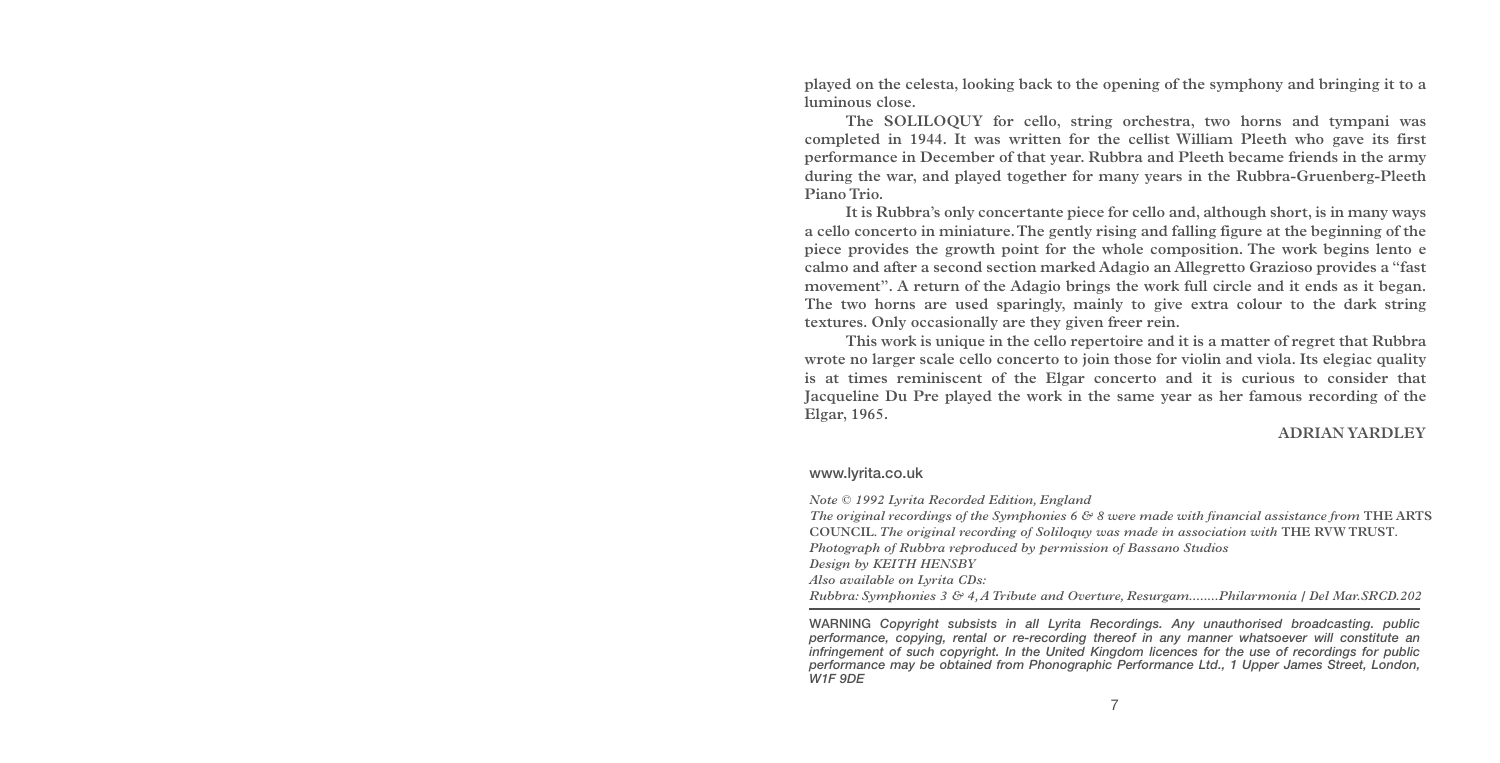**Charles Groves on 5th January 1971. Ten years separate it from the Seventh Symphony of 1957 and although many large-scale works had been written in the intervening years, E notably the superb Violin Concerto of 1959, the 8th Symphony marked a new stage in Rubbra's symphonic thought. In a BBC broadcast of 3rd January 1971 Rubbra commented that the long gap between numbers 7 and 8 "has possibly contributed more than anything else to the difference in the way this latest symphony is organised. In this ten year gap I gradually became aware of the dramatic and expressive values inherent in intervals as such, and in the new symphony the play of interval against interval, rather than key against key, provides the motivating force behind the argument."**

**Rubbra also, for the first time, composed straight into full score without the preliminary short score, a sure sign of his mature mastery of orchestral timbre. "So the ideas rose spontaneously clothed in an appropriate colour, and the balancing of these colours was an important element in the overall formal scheme of the symphony." In this one is reminded of Rubbra's interest in Messiaen whose use of colour was so important in expressing religious themes.**

**And this symphony, along with Number 9, is the most overtly religious of all his symphonic works. It bears the sub-title "Hommage à Teilhard de Chardin". Teilhard (1881-1955) was a Jesuit priest and Paleantologist. His scientific studies led him to a reexamination of evolutionary theory in the light of Christianity, and his synthesis of the two led him into trouble with the Catholic hierarchy. His vision of the co-evolution of "spirit" and "matter" with Christ as the Omega point was a potent one, however, and had a profound effect on Rubbra's thought. It is this optimistic view which pervades the symphony rather than any specifically programmatic scheme.**

**All three movements have their origins in the chord played at the outset of the work, and this chord contains the germ from which the symphony develops. In contrast to Symphony Number 6, however, these are now intervals. In the first movement it is the tension between the perfect 4th and the 3rd which provide the argument, the 3rd only winning through in the final bars and in fact holding the field throughout the second movement.The latter is one of Rubbra's most dance-like creations, and the celesta, harp and xylophone are used with telling effect.**

**The finale is again concerned with intervallic tensions principally between thirds and seconds and sixths. Rubbra regarded this movement as the emotional core of the work. The ending is peaceful, with a G major chord coloured by overlapping fourths**

**dmund Rubbra wrote eleven symphonies and their quality marks him out as a <u></u><b>major** contributor to a form which he regarded as one of the peaks of **compositional achievement. It is not surprising, therefore, that he did not write his first symphony, op. 44 (1935-1937) until he felt ready for the task and was already an established composer. His last symphony, op. 153 (1979) was written near the very end of his life, the composition of which probably led to the stroke which tarnished his last years.The opening of a twelfth symphony also survives in sketch form, began during his final year.**

**The conductor and writer Hans-Hubert Schönzeler likens Rubbra to Bruckner in his approach to the spiritual in music. Rubbra was a religious man and all his compositions were in some way informed by this sensibility. He was brought up a Congregationalist but soon found the attractions first of gnosticism, as espoused by his first teacher Cyril Scott, and subsequently much Hindu and Buddhist thought, more in sympathy with his own spiritual feelings. In fact he retained a strong life-long interest in Buddhism and his intense setting of a Chinese Buddhist text in the song cycle "The Jade Mountain" of 1963 reflects this.**

**However, from the Five Motets, op. 37 of 1934 he began to set poems by the great Christian religious poets of the sixteenth and seventeenth centuries, notably Henry Vaughan, and in 1942 he completed his setting of words by St John of the Cross "The dark night of the soul". His growing awareness of the specifically Christian tradition had now become intense and he was received into the Roman Catholic Church in 1948. His beautiful "Missa in honorem Sancti Dominici" appeared in the same year.**

**With hindsight, Rubbra's long line of symphonies divide themselves neatly into three groups. The first group, written between 1935-1942, are characterised by an exploration of symphonic thought and an increased mastery of the orchestra. The second group, numbers 5 to 7, dating from 1947-1957, show a new found lyricism which Rubbra now felt fully confident to handle. This period also coincides with his greatest critical acclaim.The use of three movement form in number 7, however, points the way to Rubbra's last group, numbers 8 to 11, dating from 1966 to 1979. In this group Rubbra concentrates his style and the last symphony of all is in one movement only and is of less than 15 minutes duration.The apparent exception is, of course, number 9, the Sinfonia Sacra, which is an extraordinary synthesis of Lutheran passion and symphony. The simplicity of the passion form appealed to Rubbra and his music is stripped bare of all inessentials.**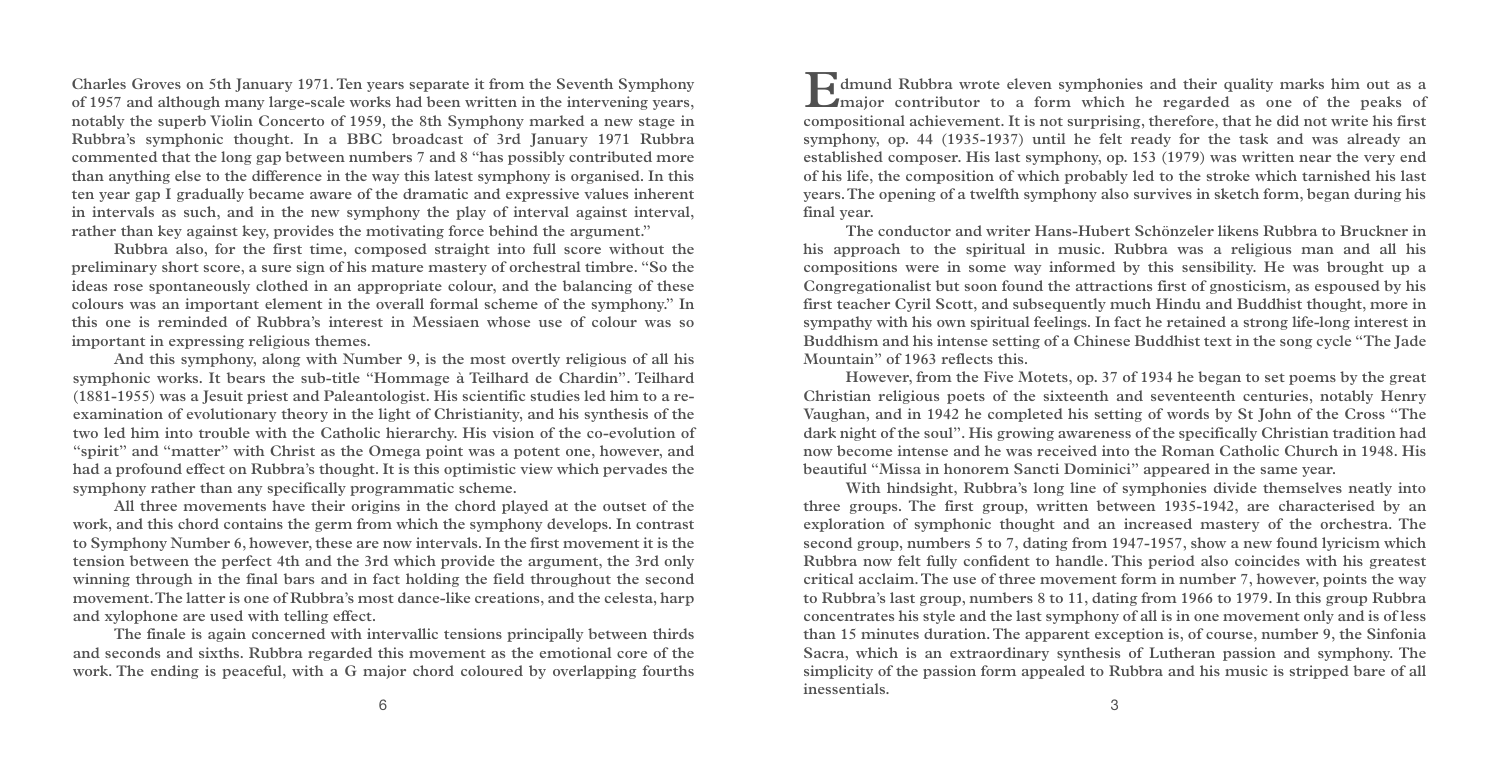**Throughout all these works the unifying technique is one of organic growth from "germ" ideas. In a lecture given in Birmingham in April 1949 Rubbra said: "Many believe that classical music is a nicely tabulated affair of first and second subjects, bridge passages, developments, recapitulations and codas and that formal perfection is achieved when all these ingredients are easily recognisable. But the point I would like to insist upon is that these features, whether obviously present or not, are in reality very secondary: that their importance is far below the importance of making contrasts between different facets of a pervading idea.The stressing of the importance of contrasts in subject-matter has led to the writing of much inorganic music, that is, that follows the law laid down by the analytical chemists of music, but which never achieves a real unity because the composer's imagination has not lit up various facets of one idea, but has instead placed side by side mechanically contrasted elements."**

**SYMPHONY No. 6 was written between 1953 and 1954 in response to a commission from the Royal Philharmonic Society, and was first performed at a concert in the Royal Festival Hall by the BBC Symphony Orchestra under Sir Malcolm Sargent on 17th November 1954.**

**In a characteristically no-nonsense programme note, redolent of Vaughan-Williams' attitude to the genre, the composer remarks:**

**"A unity, different in kind from that of the preceding symphonies, is given to the work by the fact that all four movements started simultaneously from a basic group of four notes, E-F-A-B. These notes are not interpreted as having a fixed tonal basis: they merely offer a fluid starting point for each movement."**

**The finale, in fact, was the first to be written and was originally intended to be the first movement. It was only when Rubbra had finished writing this that he realised its true position in the scheme of things. (It also has a rather exposed cor anglais part, an instrument difficult to keep in tune without being well warmed up!) Rubbra, whose compositional method was always to work forward intuitively, then in his own words "had to wait patiently for the origins of the other movements to assert themselves, for I am a fatalist where music is concerned."**

**The first movement as it emerged is based on three of the four note group (E-F-A) and is very classical in the way that the seventeen bar introduction concerns itself, like Haydn's introductions, as a preparation for the Allegretto that follows. The whole movement in fact is in very well defined sonata form, but has such a feeling for organic**

**growth and melodic inevitability that structural content takes second place in the listener's mind.**

**The second movement must be one of the most beautiful single movements in any Rubbra symphony. In the score, it is preceded by some lines by the Italian poet Leopardi (1798-1837):**

**Sempre caro mi fu quest'ermo colle, E questa siepe, che da tante parte Dell'ultimo orizzonte il guardo esclude. (Always was this lonely hill dear to me And this hedge which shuts out So much of the distant horizon)**

**Although not included in the score quotation, the poet goes on:**

**But as I sit and gaze, my thought conceives Interminable vastnesses of space Beyond it, and unearthly silences, And profoundest calm.**

**Rubbra likens the scene to the view from his studio on the hillside above his cottage in the then very rural Chilterns. It also touches his own inner spiritual experience.This is a wonderful movement, a deeply personal reflection of an inner and outer landscape.**

**In contrast the composer describes the third movement as "unbuttoned in its energy and the four-note pattern is ubiquitous, turning up elongated, upside-down, embedded in melody or accompaniment and rythmically transformed". Also, for the first time in a symphony Rubbra introduces the celesta and xylophone (used again brilliantly in the 8th) a sign that his orchestration was becoming increasingly assured. Indeed, in both the symphonies on this disc, Rubbra's orchestration is always appropriate to the content and at some points quite inspired. Several passages in the beautiful final movement illustrate this. In particular, note the use of the bass clarinet in contrast to the cor anglais in the opening bars, and the excellent brass writing that concludes this wonderful work.**

**SYMPHONY No. 8 dates from 1966-1968 and was first performed at the Philharmonic Hall, Liverpool by the Royal Liverpool Philharmonic Orchestra under Sir**